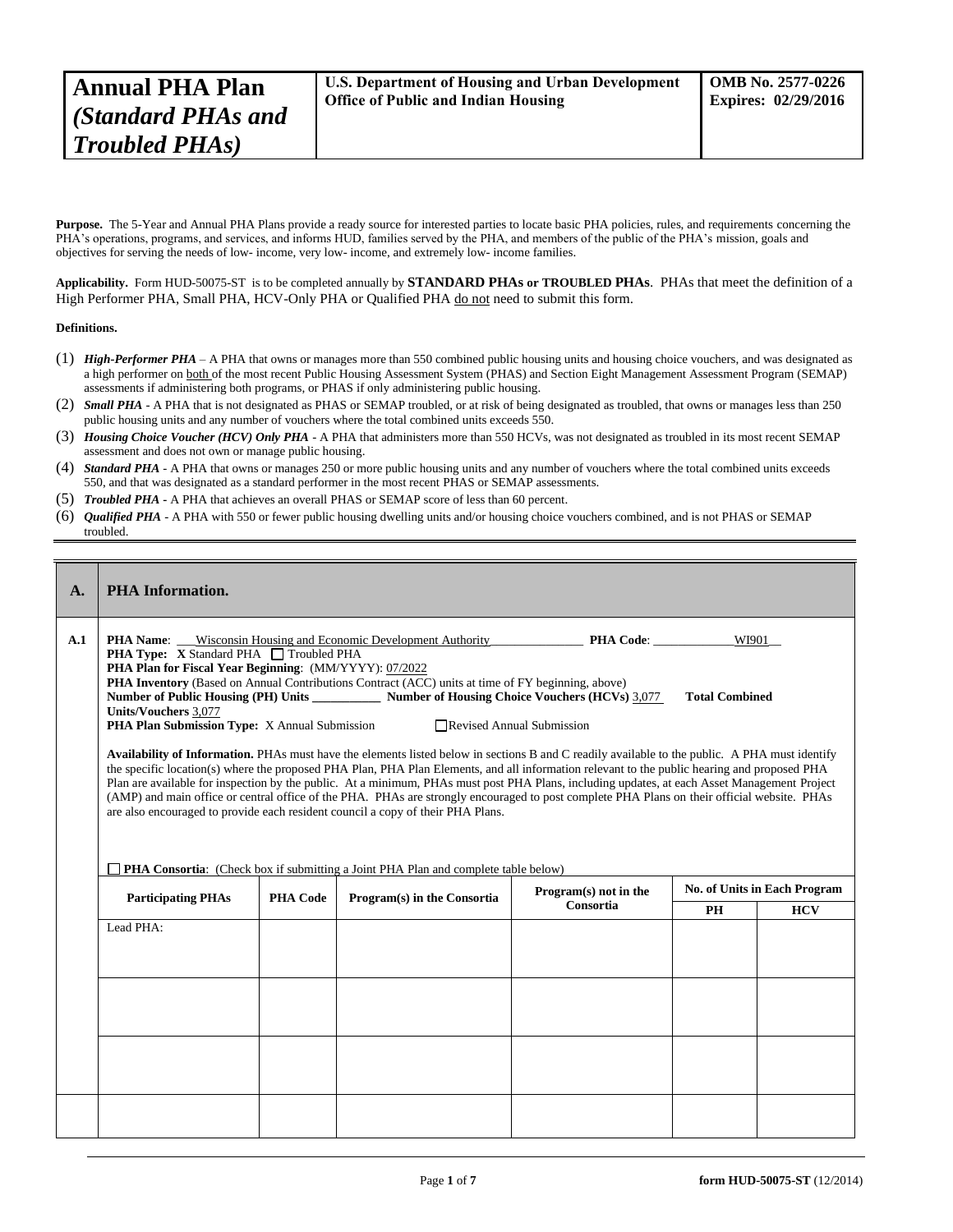| <b>B.</b>  | <b>Annual Plan Elements</b>                                                                                                                                                                                                                                                                                                                                                                                                                                                                                                                                                                                                                                                                                                                                                                                                                                                                                                                                                                                                                                                                                                                                                                                                   |  |                                                                                                                                                                                                                                                                                                                                                                                                                                                                                                                       |  |  |  |  |
|------------|-------------------------------------------------------------------------------------------------------------------------------------------------------------------------------------------------------------------------------------------------------------------------------------------------------------------------------------------------------------------------------------------------------------------------------------------------------------------------------------------------------------------------------------------------------------------------------------------------------------------------------------------------------------------------------------------------------------------------------------------------------------------------------------------------------------------------------------------------------------------------------------------------------------------------------------------------------------------------------------------------------------------------------------------------------------------------------------------------------------------------------------------------------------------------------------------------------------------------------|--|-----------------------------------------------------------------------------------------------------------------------------------------------------------------------------------------------------------------------------------------------------------------------------------------------------------------------------------------------------------------------------------------------------------------------------------------------------------------------------------------------------------------------|--|--|--|--|
| <b>B.1</b> | <b>Revision of PHA Plan Elements.</b>                                                                                                                                                                                                                                                                                                                                                                                                                                                                                                                                                                                                                                                                                                                                                                                                                                                                                                                                                                                                                                                                                                                                                                                         |  |                                                                                                                                                                                                                                                                                                                                                                                                                                                                                                                       |  |  |  |  |
|            | (a) Have the following PHA Plan elements been revised by the PHA?<br>Y N<br>$X \square$ Statement of Housing Needs and Strategy for Addressing Housing Needs<br>X Deconcentration and Other Policies that Govern Eligibility, Selection, and Admissions.<br>X Financial Resources.<br>X Rent Determination.<br>X Operation and Management.<br>X Grievance Procedures.<br>$\Box$ X Homeownership Programs.<br>X Community Service and Self-Sufficiency Programs.<br>X Safety and Crime Prevention.<br>$\Box$ X Pet Policy.<br>$\Box$ X Asset Management.<br>X Substantial Deviation.<br>$\Box$<br>X Significant Amendment/Modification<br>(b) If the PHA answered yes for any element, describe the revisions for each revised element(s):<br>The Housing Needs data will be updated for 2022 with the final Plan. No other revisions have been made.<br>(c) The PHA must submit its Deconcentration Policy for Field Office review.<br>WHEDA's policy regarding eligibility, selection and admission to the Housing Choice Voucher program is inclusive of all those who wish to<br>participate. WHEDA operates at a state-wide level and counts Emergency Housing Vouchers, VASH vouchers, Project-Based Vouchers and Family |  |                                                                                                                                                                                                                                                                                                                                                                                                                                                                                                                       |  |  |  |  |
| B.2        | Unification Program vouchers among our inventory.<br><b>New Activities.</b>                                                                                                                                                                                                                                                                                                                                                                                                                                                                                                                                                                                                                                                                                                                                                                                                                                                                                                                                                                                                                                                                                                                                                   |  |                                                                                                                                                                                                                                                                                                                                                                                                                                                                                                                       |  |  |  |  |
|            | (a) Does the PHA intend to undertake any new activities related to the following in the PHA's current Fiscal Year?                                                                                                                                                                                                                                                                                                                                                                                                                                                                                                                                                                                                                                                                                                                                                                                                                                                                                                                                                                                                                                                                                                            |  |                                                                                                                                                                                                                                                                                                                                                                                                                                                                                                                       |  |  |  |  |
|            | Y<br>N<br>X Hope VI or Choice Neighborhoods.<br>X Mixed Finance Modernization or Development.<br>X Demolition and/or Disposition.<br>X Designated Housing for Elderly and/or Disabled Families.<br>X Conversion of Public Housing to Tenant-Based Assistance.<br>$\Box$ X Occupancy by Over-Income Families.<br>$\Box$ X Occupancy by Police Officers.<br>$\Box$ X Non-Smoking Policies.<br>$X \square$ Project-Based Vouchers.<br>X Units with Approved Vacancies for Modernization.                                                                                                                                                                                                                                                                                                                                                                                                                                                                                                                                                                                                                                                                                                                                         |  | $X \square$ Conversion of Public Housing to Project-Based Assistance under RAD.<br>X Other Capital Grant Programs (i.e., Capital Fund Community Facilities Grants or Emergency Safety and Security Grants).<br>(b) If any of these activities are planned for the current Fiscal Year, describe the activities. For new demolition activities, describe any public<br>housing development or portion thereof, owned by the PHA for which the PHA has applied or will apply for demolition and/or disposition approval |  |  |  |  |
|            |                                                                                                                                                                                                                                                                                                                                                                                                                                                                                                                                                                                                                                                                                                                                                                                                                                                                                                                                                                                                                                                                                                                                                                                                                               |  | under section 18 of the 1937 Act under the separate demolition/disposition approval process. If using Project-Based Vouchers (PBVs), provide the<br>projected number of project based units and general locations, and describe how project basing would be consistent with the PHA Plan.<br>WHEDA is working with HUD and the Oconto Housing Authority to convert Public Housing to PBV and RAD vouchers. There is potential for                                                                                     |  |  |  |  |
|            | additional RAD conversions with other housing authorities as well.                                                                                                                                                                                                                                                                                                                                                                                                                                                                                                                                                                                                                                                                                                                                                                                                                                                                                                                                                                                                                                                                                                                                                            |  |                                                                                                                                                                                                                                                                                                                                                                                                                                                                                                                       |  |  |  |  |
| <b>B.3</b> | <b>Civil Rights Certification.</b>                                                                                                                                                                                                                                                                                                                                                                                                                                                                                                                                                                                                                                                                                                                                                                                                                                                                                                                                                                                                                                                                                                                                                                                            |  |                                                                                                                                                                                                                                                                                                                                                                                                                                                                                                                       |  |  |  |  |
|            | attachment to the PHA Plan.                                                                                                                                                                                                                                                                                                                                                                                                                                                                                                                                                                                                                                                                                                                                                                                                                                                                                                                                                                                                                                                                                                                                                                                                   |  | Form HUD-50077, PHA Certifications of Compliance with the PHA Plans and Related Regulations, must be submitted by the PHA as an electronic                                                                                                                                                                                                                                                                                                                                                                            |  |  |  |  |
|            | Will be attached to the final Plan                                                                                                                                                                                                                                                                                                                                                                                                                                                                                                                                                                                                                                                                                                                                                                                                                                                                                                                                                                                                                                                                                                                                                                                            |  |                                                                                                                                                                                                                                                                                                                                                                                                                                                                                                                       |  |  |  |  |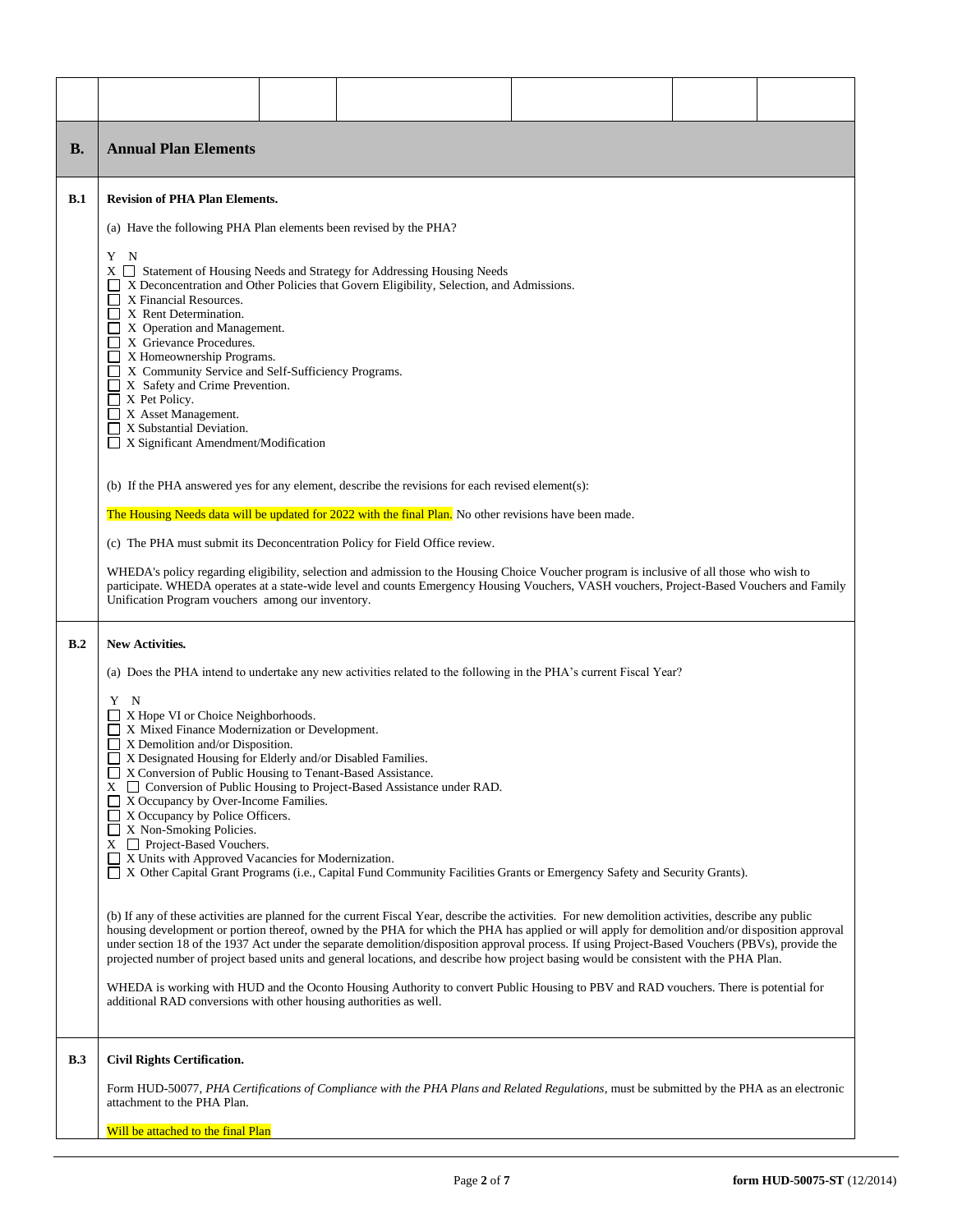| B.4        | <b>Most Recent Fiscal Year Audit.</b>                                                                                                                                                                                                                                                                                                                                                                                                                                                                                                                                                                                                                                                                                                                                                                                                                                                                                                                                                                                                                                                                                                                                                                                                                                                                                                                                                                                                                                                                                                                                                                                                                                                                                                                                                                                                                                                                                                                                                                                                                                                                                                                                            |  |  |  |  |  |  |
|------------|----------------------------------------------------------------------------------------------------------------------------------------------------------------------------------------------------------------------------------------------------------------------------------------------------------------------------------------------------------------------------------------------------------------------------------------------------------------------------------------------------------------------------------------------------------------------------------------------------------------------------------------------------------------------------------------------------------------------------------------------------------------------------------------------------------------------------------------------------------------------------------------------------------------------------------------------------------------------------------------------------------------------------------------------------------------------------------------------------------------------------------------------------------------------------------------------------------------------------------------------------------------------------------------------------------------------------------------------------------------------------------------------------------------------------------------------------------------------------------------------------------------------------------------------------------------------------------------------------------------------------------------------------------------------------------------------------------------------------------------------------------------------------------------------------------------------------------------------------------------------------------------------------------------------------------------------------------------------------------------------------------------------------------------------------------------------------------------------------------------------------------------------------------------------------------|--|--|--|--|--|--|
|            | (a) Were there any findings in the most recent FY Audit?                                                                                                                                                                                                                                                                                                                                                                                                                                                                                                                                                                                                                                                                                                                                                                                                                                                                                                                                                                                                                                                                                                                                                                                                                                                                                                                                                                                                                                                                                                                                                                                                                                                                                                                                                                                                                                                                                                                                                                                                                                                                                                                         |  |  |  |  |  |  |
|            | Y N<br>$\Box$                                                                                                                                                                                                                                                                                                                                                                                                                                                                                                                                                                                                                                                                                                                                                                                                                                                                                                                                                                                                                                                                                                                                                                                                                                                                                                                                                                                                                                                                                                                                                                                                                                                                                                                                                                                                                                                                                                                                                                                                                                                                                                                                                                    |  |  |  |  |  |  |
|            | If yes, please describe:<br>(b)                                                                                                                                                                                                                                                                                                                                                                                                                                                                                                                                                                                                                                                                                                                                                                                                                                                                                                                                                                                                                                                                                                                                                                                                                                                                                                                                                                                                                                                                                                                                                                                                                                                                                                                                                                                                                                                                                                                                                                                                                                                                                                                                                  |  |  |  |  |  |  |
|            | Will be attached to the final Plan if applicable                                                                                                                                                                                                                                                                                                                                                                                                                                                                                                                                                                                                                                                                                                                                                                                                                                                                                                                                                                                                                                                                                                                                                                                                                                                                                                                                                                                                                                                                                                                                                                                                                                                                                                                                                                                                                                                                                                                                                                                                                                                                                                                                 |  |  |  |  |  |  |
|            |                                                                                                                                                                                                                                                                                                                                                                                                                                                                                                                                                                                                                                                                                                                                                                                                                                                                                                                                                                                                                                                                                                                                                                                                                                                                                                                                                                                                                                                                                                                                                                                                                                                                                                                                                                                                                                                                                                                                                                                                                                                                                                                                                                                  |  |  |  |  |  |  |
| B.5        | Progress Report.                                                                                                                                                                                                                                                                                                                                                                                                                                                                                                                                                                                                                                                                                                                                                                                                                                                                                                                                                                                                                                                                                                                                                                                                                                                                                                                                                                                                                                                                                                                                                                                                                                                                                                                                                                                                                                                                                                                                                                                                                                                                                                                                                                 |  |  |  |  |  |  |
|            | Provide a description of the PHA's progress in meeting its Mission and Goals described in the PHA 5-Year and Annual Plan.                                                                                                                                                                                                                                                                                                                                                                                                                                                                                                                                                                                                                                                                                                                                                                                                                                                                                                                                                                                                                                                                                                                                                                                                                                                                                                                                                                                                                                                                                                                                                                                                                                                                                                                                                                                                                                                                                                                                                                                                                                                        |  |  |  |  |  |  |
|            | WHEDA will continue to administer the VA supportive housing (VASH) vouchers, project based VASH vouchers as necessary to support<br>the development of supportive rental housing for disabled veterans. WHEDA will consult with the state VAMCs to evaluate whether or<br>not to apply for additional VASH vouchers as they are made available.<br>WHEDA works with the local VAMCs to determine whether or not to apply for additional VASH vouchers. No applications<br>$\circ$<br>were submitted in 2021 but usage and upcoming need are reviewed monthly with the WHEDA's VASH partners.<br>WHEDA will continue to add vouchers to our baseline through Section 8 Contract Opt-Outs, RAD conversions and absorbing existing<br>programs at HUD's request.<br>WHEDA added 343 Emergency Housing Vouchers in 2021.<br>$\circ$<br>WHEDA will maintain High Performer status on the Section 8 Management Assessment Program.<br>WHEDA's last score was Standard Performer, which was disputed. The pandemic has caused many unforeseen issues but<br>$\circ$<br>WHEDA continues to operate at its highest potential.<br>WHEDA will continue to implement the new Elite software that has been acquired to improve voucher program process and monitoring<br>and to streamline costs of the program by implementing all time and money saving components of the software.<br>The software implementation is ongoing and new, more efficient processes are found regularly.<br>$\circ$<br>WHEDA will continue to consult with our local agencies to ensure that payment standards are set in an affordable range while receiving<br>the greatest impact from our subsidy dollars.<br>Payment Standards are reviewed annually with input from WHEDA's contracted agents. Adjustments are made throughout<br>$\circ$<br>the year as needed.<br>WHEDA is implementing a Project-Based Voucher program to assist low-income, very low-income and extremely low-income<br>families through public housing RAD conversions.<br>Work continues on the implementation of the Project-Based Voucher program, including consultation with HUD and policy<br>$\circ$<br>review and revisions. |  |  |  |  |  |  |
| <b>B.6</b> | <b>Resident Advisory Board (RAB) Comments.</b>                                                                                                                                                                                                                                                                                                                                                                                                                                                                                                                                                                                                                                                                                                                                                                                                                                                                                                                                                                                                                                                                                                                                                                                                                                                                                                                                                                                                                                                                                                                                                                                                                                                                                                                                                                                                                                                                                                                                                                                                                                                                                                                                   |  |  |  |  |  |  |
|            | (a) Did the RAB(s) provide comments to the PHA Plan?                                                                                                                                                                                                                                                                                                                                                                                                                                                                                                                                                                                                                                                                                                                                                                                                                                                                                                                                                                                                                                                                                                                                                                                                                                                                                                                                                                                                                                                                                                                                                                                                                                                                                                                                                                                                                                                                                                                                                                                                                                                                                                                             |  |  |  |  |  |  |
|            | Y<br>N<br>□<br>□                                                                                                                                                                                                                                                                                                                                                                                                                                                                                                                                                                                                                                                                                                                                                                                                                                                                                                                                                                                                                                                                                                                                                                                                                                                                                                                                                                                                                                                                                                                                                                                                                                                                                                                                                                                                                                                                                                                                                                                                                                                                                                                                                                 |  |  |  |  |  |  |
|            | If yes, comments must be submitted by the PHA as an attachment to the PHA Plan. PHAs must also include a narrative describing their<br>(c)<br>analysis of the RAB recommendations and the decisions made on these recommendations.                                                                                                                                                                                                                                                                                                                                                                                                                                                                                                                                                                                                                                                                                                                                                                                                                                                                                                                                                                                                                                                                                                                                                                                                                                                                                                                                                                                                                                                                                                                                                                                                                                                                                                                                                                                                                                                                                                                                               |  |  |  |  |  |  |
|            | Will be updated after the Public Hearing and Annual Meeting                                                                                                                                                                                                                                                                                                                                                                                                                                                                                                                                                                                                                                                                                                                                                                                                                                                                                                                                                                                                                                                                                                                                                                                                                                                                                                                                                                                                                                                                                                                                                                                                                                                                                                                                                                                                                                                                                                                                                                                                                                                                                                                      |  |  |  |  |  |  |
| B.7        | <b>Certification by State or Local Officials.</b>                                                                                                                                                                                                                                                                                                                                                                                                                                                                                                                                                                                                                                                                                                                                                                                                                                                                                                                                                                                                                                                                                                                                                                                                                                                                                                                                                                                                                                                                                                                                                                                                                                                                                                                                                                                                                                                                                                                                                                                                                                                                                                                                |  |  |  |  |  |  |
|            | Form HUD 50077-SL, Certification by State or Local Officials of PHA Plans Consistency with the Consolidated Plan, must be submitted by the<br>PHA as an electronic attachment to the PHA Plan.                                                                                                                                                                                                                                                                                                                                                                                                                                                                                                                                                                                                                                                                                                                                                                                                                                                                                                                                                                                                                                                                                                                                                                                                                                                                                                                                                                                                                                                                                                                                                                                                                                                                                                                                                                                                                                                                                                                                                                                   |  |  |  |  |  |  |
|            | Will be attached to the final Plan                                                                                                                                                                                                                                                                                                                                                                                                                                                                                                                                                                                                                                                                                                                                                                                                                                                                                                                                                                                                                                                                                                                                                                                                                                                                                                                                                                                                                                                                                                                                                                                                                                                                                                                                                                                                                                                                                                                                                                                                                                                                                                                                               |  |  |  |  |  |  |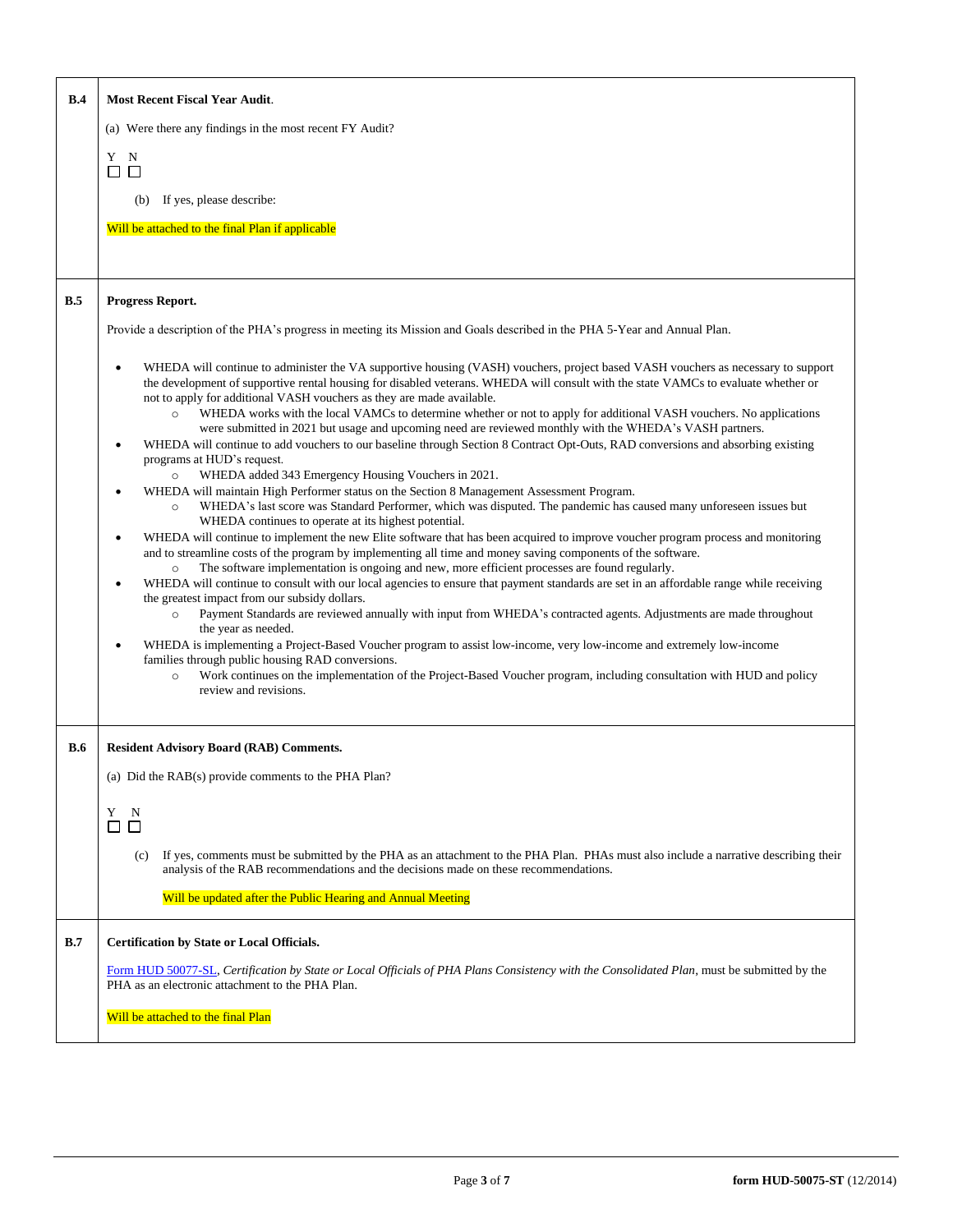| B.8            | <b>Troubled PHA.</b><br>(a) Does the PHA have any current Memorandum of Agreement, Performance Improvement Plan, or Recovery Plan in place?<br>N N/A<br>$\Box$ $\Box$ x<br>(b) If yes, please describe: |
|----------------|---------------------------------------------------------------------------------------------------------------------------------------------------------------------------------------------------------|
| $\mathbf{C}$ . | <b>Statement of Capital Improvements.</b> Required for all PHAs completing this form that administer public housing<br>and receive funding from the Capital Fund Program (CFP).                         |
| C.1            | <b>Capital Improvements.</b> Include a reference here to the most recent HUD-approved 5-Year Action Plan (HUD-50075.2) and the date that it was<br>approved by HUD.                                     |

# **Instructions for Preparation of Form HUD-50075-ST Annual PHA Plan for Standard and Troubled PHAs**

# **A. PHA Information.** All PHAs must complete this section.

**A.1** Include the full **PHA Name**, **PHA Code**, **PHA Type**, **PHA Fiscal Year Beginning** (MM/YYYY), **PHA Inventory, Number of Public Housing Units and or Housing Choice Vouchers (HCVs), PHA Plan Submission Type**, and the **Availability of Information**, specific location(s) of all information relevant to the public hearing and proposed PHA Plan. [\(24 CFR §903.23\(4\)\(e\)\)](http://ecfr.gpoaccess.gov/cgi/t/text/text-idx?c=ecfr&sid=13734845220744370804c20da2294a03&rgn=div5&view=text&node=24:4.0.3.1.3&idno=24#24:4.0.3.1.3.2.5.14)

**PHA Consortia**: Check box if submitting a Joint PHA Plan and complete the table. [\(24 CFR §943.128\(a\)\)](http://ecfr.gpoaccess.gov/cgi/t/text/text-idx?c=ecfr&sid=cc31cf1c3a2b84ba4ead75d35d258f67&rgn=div5&view=text&node=24:4.0.3.1.10&idno=24#24:4.0.3.1.10.2.5.7)

## **B. Annual Plan.** All PHAs must complete this section.

#### **B.1 Revision of PHA Plan Elements.** PHAs must:

Identify specifically which plan elements listed below that have been revised by the PHA. To specify which elements have been revised, mark the "yes" box. If an element has not been revised, mark "no." [\(24 CFR §903.7\)](http://ecfr.gpoaccess.gov/cgi/t/text/text-idx?c=ecfr&sid=13734845220744370804c20da2294a03&rgn=div5&view=text&node=24:4.0.3.1.3&idno=24#24:4.0.3.1.3.2.5.5)

 **Statement of Housing Needs and Strategy for Addressing Housing Needs.** Provide a statement addressing the housing needs of low-income, very low-income and extremely low-income families and a brief description of the PHA's strategy for addressing the housing needs of families who reside in the jurisdiction served by the PHA. The statement must identify the housing needs of (i) families with incomes below 30 percent of area median income (extremely low-income), (ii) elderly families and families with disabilities, and (iii) households of various races and ethnic groups residing in the jurisdiction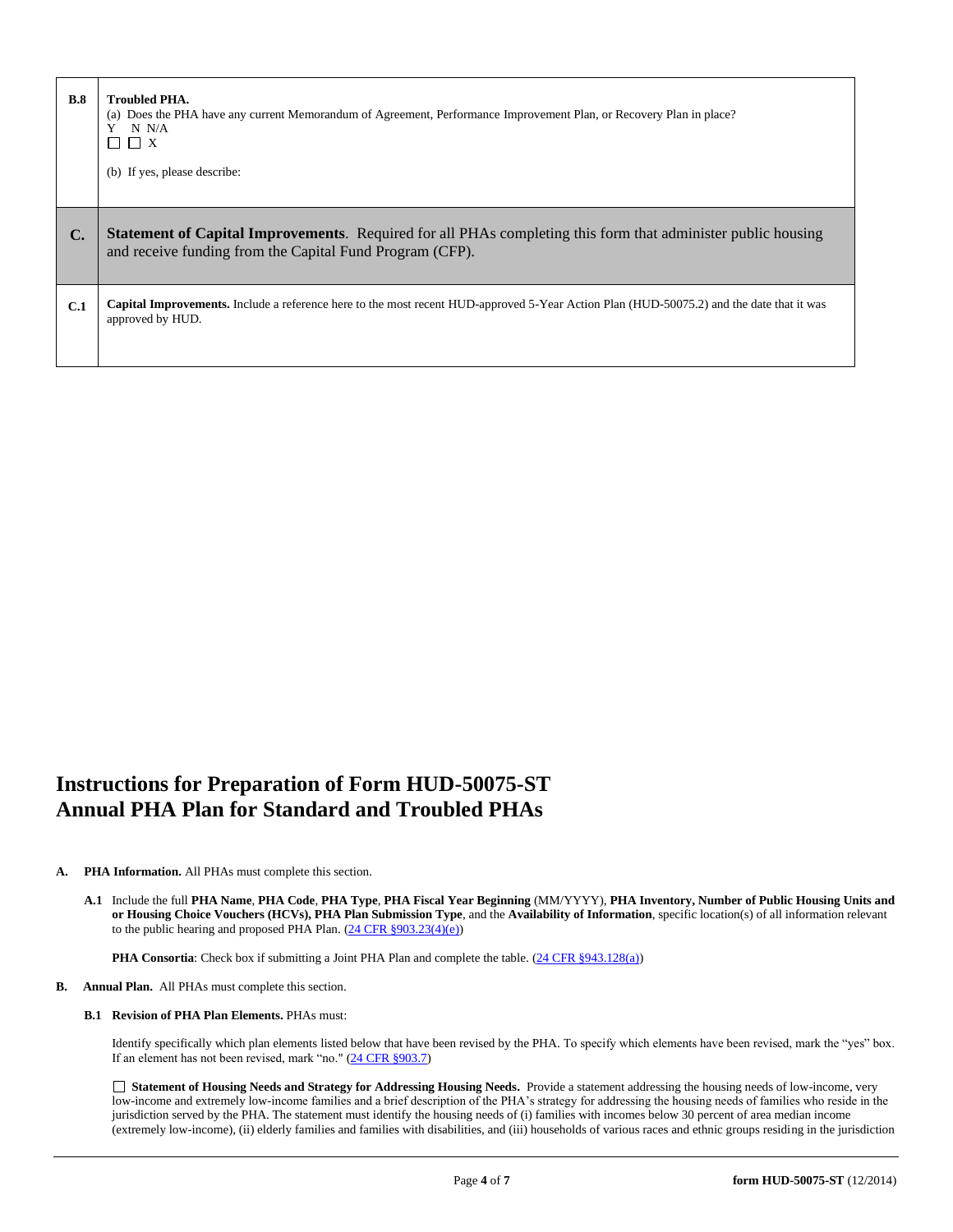or on the waiting list based on information provided by the applicable Consolidated Plan, information provided by HUD, and other generally available data. The identification of housing needs must address issues of affordability, supply, quality, accessibility, size of units, and location.  $(24 \text{ CFR } \text{\textless} 903.7(a)(1))$ Provide a description of the PHA's strategy for addressing the housing needs of families in the jurisdiction and on the waiting list in the upcoming year. (24) [CFR §903.7\(a\)\(2\)\(ii\)\)](http://ecfr.gpoaccess.gov/cgi/t/text/text-idx?c=ecfr&sid=13734845220744370804c20da2294a03&rgn=div5&view=text&node=24:4.0.3.1.3&idno=24#24:4.0.3.1.3.2.5.5)

 **Deconcentration and Other Policies that Govern Eligibility, Selection, and Admissions**. PHAs must submit a Deconcentration Policy for Field Office review. For additional guidance on what a PHA must do to deconcentrate poverty in its development and comply with fair housing requirements, see [24 CFR 903.2.](http://ecfr.gpoaccess.gov/cgi/t/text/text-idx?c=ecfr&sid=31b6a8e6f1110b36cc115eb6e4d5e3b4&rgn=div5&view=text&node=24:4.0.3.1.3&idno=24#24:4.0.3.1.3.1.5.2) [\(24 CFR §903.23\(b\)\)](http://ecfr.gpoaccess.gov/cgi/t/text/text-idx?c=ecfr&sid=13734845220744370804c20da2294a03&rgn=div5&view=text&node=24:4.0.3.1.3&idno=24#24:4.0.3.1.3.2.5.9) Describe the PHA's admissions policy for deconcentration of poverty and income mixing of lower-income families in public housing. The Deconcentration Policy must describe the PHA's policy for bringing higher income tenants into lower income developments and lower income tenants into higher income developments. The deconcentration requirements apply to general occupancy and family public housing developments. Refer to 24 CFR §903.2(b)(2) for developments not subject to deconcentration of poverty and income mixing requirements. [\(24 CFR §903.7\(b\)\)](http://ecfr.gpoaccess.gov/cgi/t/text/text-idx?c=ecfr&sid=b44bf19bef93dd31287608d2c687e271&rgn=div5&view=text&node=24:4.0.3.1.3&idno=24#24:4.0.3.1.3.2.5.5) Describe the PHA's procedures for maintain waiting lists for admission to public housing and address any site-based waiting lists. [\(24 CFR §903.7\(b\)\)](http://ecfr.gpoaccess.gov/cgi/t/text/text-idx?c=ecfr&sid=b44bf19bef93dd31287608d2c687e271&rgn=div5&view=text&node=24:4.0.3.1.3&idno=24#24:4.0.3.1.3.2.5.5). A statement of the PHA's policies that govern resident or tenant eligibility, selection and admission including admission preferences for both public housing and HCV. [\(24](http://ecfr.gpoaccess.gov/cgi/t/text/text-idx?c=ecfr&sid=b44bf19bef93dd31287608d2c687e271&rgn=div5&view=text&node=24:4.0.3.1.3&idno=24#24:4.0.3.1.3.2.5.5)  [CFR §903.7\(b\)\)](http://ecfr.gpoaccess.gov/cgi/t/text/text-idx?c=ecfr&sid=b44bf19bef93dd31287608d2c687e271&rgn=div5&view=text&node=24:4.0.3.1.3&idno=24#24:4.0.3.1.3.2.5.5) Describe the unit assignment policies for public housing. [\(24 CFR §903.7\(b\)\)](http://ecfr.gpoaccess.gov/cgi/t/text/text-idx?c=ecfr&sid=b44bf19bef93dd31287608d2c687e271&rgn=div5&view=text&node=24:4.0.3.1.3&idno=24#24:4.0.3.1.3.2.5.5)

 **Financial Resources.** A statement of financial resources, including a listing by general categories, of the PHA's anticipated resources, such as PHA operating, capital and other anticipated Federal resources available to the PHA, as well as tenant rents and other income available to support public housing or tenant-based assistance. The statement also should include the non-Federal sources of funds supporting each Federal program, and state the planned use for the resources.  $(24 \text{ CFR } \frac{8903.7(c)}{c})$ 

■ **Rent Determination.** A statement of the policies of the PHA governing rents charged for public housing and HCV dwelling units, including applicable public housing flat rents, minimum rents, voucher family rent contributions, and payment standard policies. [\(24 CFR §903.7\(d\)\)](http://ecfr.gpoaccess.gov/cgi/t/text/text-idx?c=ecfr&sid=b44bf19bef93dd31287608d2c687e271&rgn=div5&view=text&node=24:4.0.3.1.3&idno=24#24:4.0.3.1.3.2.5.5)

□ **Operation and Management.** A statement of the rules, standards, and policies of the PHA governing maintenance and management of housing owned, assisted, or operated by the public housing agency (which shall include measures necessary for the prevention or eradication of pest infestation, including cockroaches), and management of the PHA and programs of the PHA.  $(24 \text{ CFR } \text{\textless} 903.7\text{(e)})$ 

 **Grievance Procedures.** A description of the grievance and informal hearing and review procedures that the PHA makes available to its residents and applicants. [\(24 CFR §903.7\(f\)\)](http://ecfr.gpoaccess.gov/cgi/t/text/text-idx?c=ecfr&sid=b44bf19bef93dd31287608d2c687e271&rgn=div5&view=text&node=24:4.0.3.1.3&idno=24#24:4.0.3.1.3.2.5.5)

 **Homeownership Programs**. A description of any Section 5h, Section 32, Section 8y, or HOPE I public housing or Housing Choice Voucher (HCV) homeownership programs (including project number and unit count) administered by the agency or for which the PHA has applied or will apply for approval. [\(24 CFR §903.7\(k\)\)](http://ecfr.gpoaccess.gov/cgi/t/text/text-idx?c=ecfr&sid=b44bf19bef93dd31287608d2c687e271&rgn=div5&view=text&node=24:4.0.3.1.3&idno=24#24:4.0.3.1.3.2.5.5)

 **Community Service and Self Sufficiency Programs**. Describe how the PHA will comply with the requirements of community service and treatment of income changes resulting from welfare program requirements. [\(24 CFR §903.7\(l\)\)](http://ecfr.gpoaccess.gov/cgi/t/text/text-idx?c=ecfr&sid=13734845220744370804c20da2294a03&rgn=div5&view=text&node=24:4.0.3.1.3&idno=24#24:4.0.3.1.3.2.5.5) A description of: **1)** Any programs relating to services and amenities provided or offered to assisted families; and **2)** Any policies or programs of the PHA for the enhancement of the economic and social self-sufficiency of assisted families, including programs under Section 3 and FSS. [\(24 CFR §903.7\(l\)\)](http://ecfr.gpoaccess.gov/cgi/t/text/text-idx?c=ecfr&sid=b44bf19bef93dd31287608d2c687e271&rgn=div5&view=text&node=24:4.0.3.1.3&idno=24#24:4.0.3.1.3.2.5.5)

 **Safety and Crime Prevention.** Describe the PHA's plan for safety and crime prevention to ensure the safety of the public housing residents. The statement must provide development-by-development or jurisdiction wide-basis: (i) A description of the need for measures to ensure the safety of public housing residents; (ii) A description of any crime prevention activities conducted or to be conducted by the PHA; and (iii) A description of the coordination between the PHA and the appropriate police precincts for carrying out crime prevention measures and activities. [\(24 CFR §903.7\(m\)\)](http://ecfr.gpoaccess.gov/cgi/t/text/text-idx?c=ecfr&sid=13734845220744370804c20da2294a03&rgn=div5&view=text&node=24:4.0.3.1.3&idno=24#24:4.0.3.1.3.2.5.5) A description of: **1)** Any activities, services, or programs provided or offered by an agency, either directly or in partnership with other service providers, to child or adult victims of domestic violence, dating violence, sexual assault, or stalking; **2)** Any activities, services, or programs provided or offered by a PHA that helps child and adult victims of domestic violence, dating violence, sexual assault, or stalking, to obtain or maintain housing; and **3)** Any activities, services, or programs provided or offered by a public housing agency to prevent domestic violence, dating violence, sexual assault, and stalking, or to enhance victim safety in assisted families.  $(24 \text{ CFR } \frac{8903.7 \text{(m)}(5)}{24 \text{ CFR } \frac{8903.7 \text{(m)}(5)}{24 \text{ CFR } \frac{8903.7 \text{(m)}(5)}{24 \text{ CFR } \frac{8903.7 \text{(m)}(5)}{24 \text{ CFR } \frac{8903.7 \text{(m)}(5)}{24 \text{ CFR } \frac{8903.7 \text{(m)}(5)}{24 \text{ CFR } \frac{8903.7 \text{(m)}(5)}{24 \text{ CFR } \frac{8903.7 \$ 

**Pet Policy.** Describe the PHA's policies and requirements pertaining to the ownership of pets in public housing. [\(24 CFR §903.7\(n\)\)](http://ecfr.gpoaccess.gov/cgi/t/text/text-idx?c=ecfr&sid=13734845220744370804c20da2294a03&rgn=div5&view=text&node=24:4.0.3.1.3&idno=24#24:4.0.3.1.3.2.5.5)

 **Asset Management.** State how the agency will carry out its asset management functions with respect to the public housing inventory of the agency, including how the agency will plan for the long-term operating, capital investment, rehabilitation, modernization, disposition, and other needs for such inventory. [\(24 CFR §903.7\(q\)\)](http://ecfr.gpoaccess.gov/cgi/t/text/text-idx?c=ecfr&sid=13734845220744370804c20da2294a03&rgn=div5&view=text&node=24:4.0.3.1.3&idno=24#24:4.0.3.1.3.2.5.5)

■ **Substantial Deviation.** PHA must provide its criteria for determining a "substantial deviation" to its 5-Year Plan. [\(24 CFR §903.7\(r\)\(2\)\(i\)\)](http://ecfr.gpoaccess.gov/cgi/t/text/text-idx?c=ecfr&sid=13734845220744370804c20da2294a03&rgn=div5&view=text&node=24:4.0.3.1.3&idno=24#24:4.0.3.1.3.2.5.5)

 **Significant Amendment/Modification**. PHA must provide its criteria for determining a "Significant Amendment or Modification" to its 5-Year and Annual Plan. Should the PHA fail to define 'significant amendment/modification', HUD will consider the following to be 'significant amendments or modifications': a) changes to rent or admissions policies or organization of the waiting list; b) additions of non-emergency CFP work items (items not included in the current CFP Annual Statement or CFP 5-Year Action Plan) or change in use of replacement reserve funds under the Capital Fund; or c) any change with regard to demolition or disposition, designation, homeownership programs or conversion activities. See guidance on HUD's website at: Notice [PIH 1999-51.](http://portal.hud.gov/hudportal/HUD?src=/program_offices/administration/hudclips/notices/pih) [\(24 CFR §903.7\(r\)\(2\)\(ii\)\)](http://ecfr.gpoaccess.gov/cgi/t/text/text-idx?c=ecfr&sid=13734845220744370804c20da2294a03&rgn=div5&view=text&node=24:4.0.3.1.3&idno=24#24:4.0.3.1.3.2.5.5)

If any boxes are marked "yes", describe the revision(s) to those element(s) in the space provided.

**B.2 New Activities.** If the PHA intends to undertake any new activities related to these elements in the current Fiscal Year, mark "yes" for those elements, and describe the activities to be undertaken in the space provided. If the PHA does not plan to undertake these activities, mark "no."

 **Hope VI or Choice Neighborhoods. 1)** A description of any housing (including project number (if known) and unit count) for which the PHA will apply for HOPE VI or Choice Neighborhoods; and **2)** A timetable for the submission of applications or proposals. The application and approval process for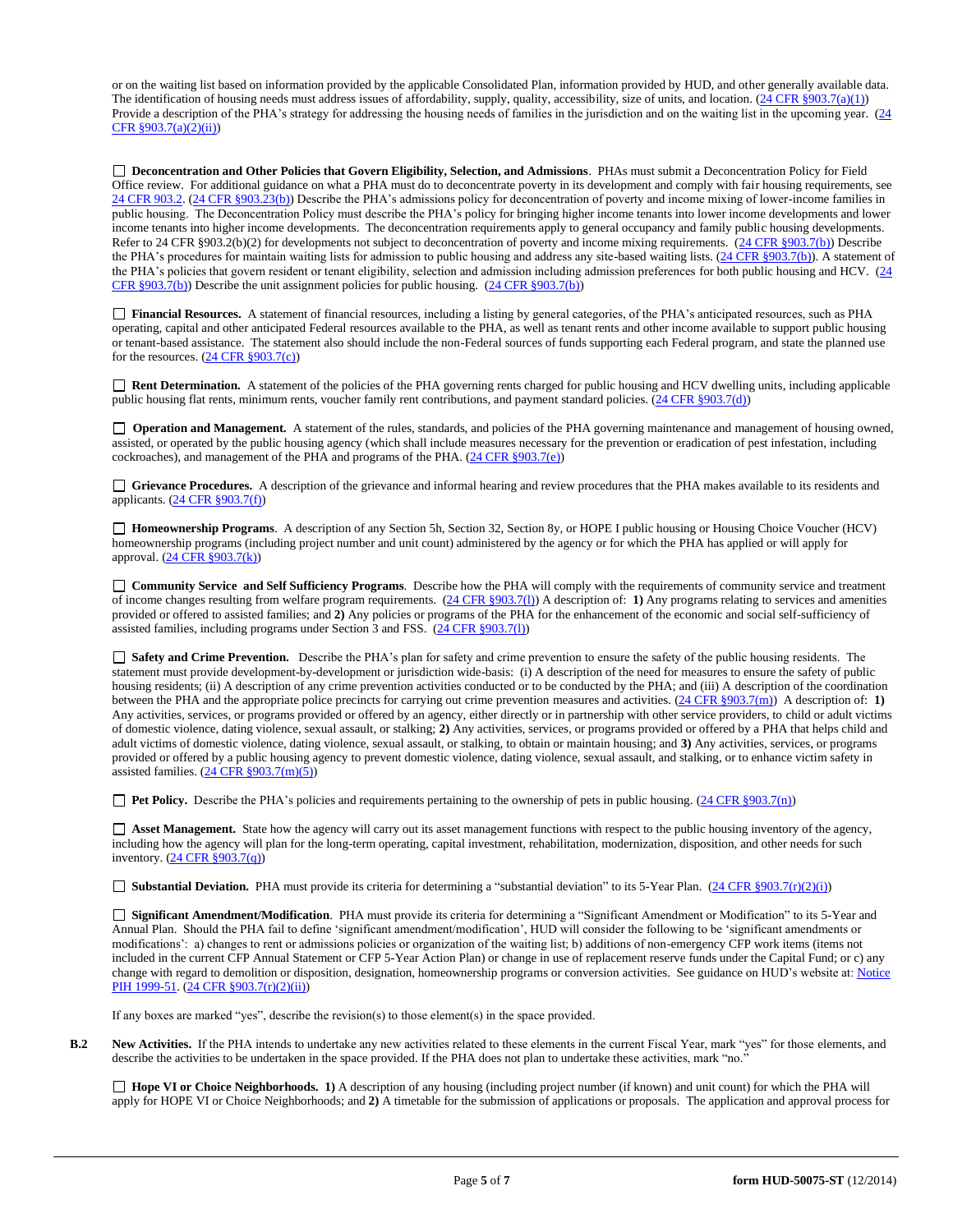Hope VI or Choice Neighborhoods is a separate process. See guidance on HUD's website at[: http://www.hud.gov/offices/pih/programs/ph/hope6/index.cfm](http://www.hud.gov/offices/pih/programs/ph/hope6/index.cfm). [\(Notice PIH 2010-30\)](http://www.hud.gov/offices/adm/hudclips/notices/pih/07pihnotices.cfm)

 **Mixed Finance Modernization or Development. 1)** A description of any housing (including project number (if known) and unit count) for which the PHA will apply for Mixed Finance Modernization or Development; and **2)** A timetable for the submission of applications or proposals. The application and approval process for Mixed Finance Modernization or Development is a separate process. See guidance on HUD's website at:

<http://www.hud.gov/offices/pih/programs/ph/hope6/index.cfm>. [\(Notice PIH 2010-30\)](http://www.hud.gov/offices/adm/hudclips/notices/pih/07pihnotices.cfm)

 **Demolition and/or Disposition.** Describe any public housing projects owned by the PHA and subject to ACCs (including project number and unit numbers [or addresses]), and the number of affected units along with their sizes and accessibility features) for which the PHA will apply or is currently pending for demolition or disposition; and (2) A timetable for the demolition or disposition. This statement must be submitted to the extent that approved and/or pending demolition and/or disposition has changed as described in the PHA's last Annual and/or 5-Year PHA Plan submission. The application and approval process for demolition and/or disposition is a separate process. See guidance on HUD's website at: [http://www.hud.gov/offices/pih/centers/sac/demo\\_dispo/index.cfm.](http://www.hud.gov/offices/pih/centers/sac/demo_dispo/index.cfm) [\(24 CFR §903.7\(h\)\)](http://ecfr.gpoaccess.gov/cgi/t/text/text-idx?c=ecfr&sid=13734845220744370804c20da2294a03&rgn=div5&view=text&node=24:4.0.3.1.3&idno=24#24:4.0.3.1.3.2.5.5)

**Designated Housing for Elderly and Disabled Families.** Describe any public housing projects owned, assisted or operated by the PHA (or portions thereof), in the upcoming fiscal year, that the PHA has continually operated as, has designated, or will apply for designation for occupancy by elderly and/or disabled families only. Include the following information: **1**) development name and number; **2**) designation type; **3**) application status; **4**) date the designation was approved, submitted, or planned for submission, and; **5**) the number of units affected. **Note**: The application and approval process for such designations is separate from the PHA Plan process, and PHA Plan approval does not constitute HUD approval of any designation.  $(24 \text{ CFR } \text{S}903.7(i)(C))$ 

□ **Conversion of Public Housing.** Describe any public housing building(s) (including project number and unit count) owned by the PHA that the PHA is required to convert or plans to voluntarily convert to tenant-based assistance; **2)** An analysis of the projects or buildings required to be converted; and **3)** A statement of the amount of assistance received to be used for rental assistance or other housing assistance in connection with such conversion. See guidance on HUD's website at[: http://www.hud.gov/offices/pih/centers/sac/conversion.cfm](http://www.hud.gov/offices/pih/centers/sac/conversion.cfm). [\(24 CFR §903.7\(j\)\)](http://ecfr.gpoaccess.gov/cgi/t/text/text-idx?c=ecfr&sid=13734845220744370804c20da2294a03&rgn=div5&view=text&node=24:4.0.3.1.3&idno=24#24:4.0.3.1.3.2.5.5)

**Conversion of Public Housing.** Describe any public housing building(s) (including project number and unit count) owned by the PHA that the PHA plans to voluntarily convert to project-based assistance under RAD. See additional guidance on HUD's website at: [Notice PIH 2012-32](http://portal.hud.gov/hudportal/HUD?src=/program_offices/administration/hudclips/notices/pih/12pihnotices)

□ **Occupancy by Over-Income Families.** A PHA that owns or operates fewer than two hundred fifty (250) public housing units, may lease a unit in a public housing development to an over-income family (a family whose annual income exceeds the limit for a low income family at the time of initial occupancy), if all the following conditions are satisfied: (1) There are no eligible low income families on the PHA waiting list or applying for public housing assistance when the unit is leased to an over-income family; (2) The PHA has publicized availability of the unit for rental to eligible low income families, including publishing public notice of such availability in a newspaper of general circulation in the jurisdiction at least thirty days before offering the unit to an over-income family; (3) The over-income family rents the unit on a month-to-month basis for a rent that is not less than the PHA's cost to operate the unit; (4) The lease to the over-income family provides that the family agrees to vacate the unit when needed for rental to an eligible family; and (5) The PHA gives the over-income family at least thirty days notice to vacate the unit when the unit is needed for rental to an eligible family. The PHA may incorporate information on occupancy by over-income families into its PHA Plan statement of deconcentration and other policies that govern eligibility, selection, and admissions. See additional guidance on HUD's website at[: Notice PIH 2011-7.](http://portal.hud.gov/hudportal/HUD?src=/program_offices/administration/hudclips/notices/pih) [\(24 CFR 960.503\)](http://ecfr.gpoaccess.gov/cgi/t/text/text-idx?c=ecfr&sid=fa64c7c83a160f7c42da881396459a31&rgn=div5&view=text&node=24:4.0.3.1.13&idno=24#24:4.0.3.1.13.5.5.1) (24 CFR 903.7(b))

□ **Occupancy by Police Officers.** The PHA may allow police officers who would not otherwise be eligible for occupancy in public housing, to reside in a public housing dwelling unit. The PHA must include the number and location of the units to be occupied by police officers, and the terms and conditions of their tenancies; and a statement that such occupancy is needed to increase security for public housing residents. A "police officer" means a person determined by the PHA to be, during the period of residence of that person in public housing, employed on a full-time basis as a duly licensed professional police officer by a Federal, State or local government or by any agency of these governments. An officer of an accredited police force of a housing agency may qualify. The PHA may incorporate information on occupancy by police officers into its PHA Plan statement of deconcentration and other policies that govern eligibility, selection, and admissions. See additional guidance on HUD's website at: [Notice PIH 2011-7.](http://portal.hud.gov/hudportal/HUD?src=/program_offices/administration/hudclips/notices/pih) [\(24 CFR 960.505\)](http://ecfr.gpoaccess.gov/cgi/t/text/text-idx?c=ecfr&sid=fa64c7c83a160f7c42da881396459a31&rgn=div5&view=text&node=24:4.0.3.1.13&idno=24#24:4.0.3.1.13.5.5.2) (24 CFR 903.7(b))

 **Non-Smoking Policies.** The PHA may implement non-smoking policies in its public housing program and incorporate this into its PHA Plan statement of operation and management and the rules and standards that will apply to its projects. See additional guidance on HUD's website at[: Notice PIH 2009-21.](http://portal.hud.gov/hudportal/HUD?src=/program_offices/administration/hudclips/notices/pih/09pihnotices) [\(24 CFR §903.7\(e\)\)](http://ecfr.gpoaccess.gov/cgi/t/text/text-idx?c=ecfr&sid=b44bf19bef93dd31287608d2c687e271&rgn=div5&view=text&node=24:4.0.3.1.3&idno=24#24:4.0.3.1.3.2.5.5)

**Project-Based Vouchers.** Describe any plans to use Housing Choice Vouchers (HCVs) for new project-based vouchers, which must comply with PBV goals, civil rights requirements, Housing Quality Standards (HQS) and deconcentration standards, as stated in 983.57(b)(1) and set forth in the PHA Plan statement of deconcentration and other policies that govern eligibility, selection, and admissions. If using project-based vouchers, provide the projected number of project-based units and general locations, and describe how project-basing would be consistent with the PHA Plan. [\(24 CFR §903.7\(b\)\)](http://ecfr.gpoaccess.gov/cgi/t/text/text-idx?c=ecfr&sid=b44bf19bef93dd31287608d2c687e271&rgn=div5&view=text&node=24:4.0.3.1.3&idno=24#24:4.0.3.1.3.2.5.5)

 **Units with Approved Vacancies for Modernization.** The PHA must include a statement related to units with approved vacancies that are undergoing modernization in accordance wit[h 24 CFR §990.145\(a\)\(1\).](http://www.ecfr.gov/cgi-bin/retrieveECFR?gp=1&SID=861f819542172e8e9912b8c1348ee120&ty=HTML&h=L&n=24y4.0.3.1.23&r=PART)

**Other Capital Grant Programs** (i.e., Capital Fund Community Facilities Grants or Emergency Safety and Security Grants).

For all activities that the PHA plans to undertake in the current Fiscal Year, provide a description of the activity in the space provided.

**B.3 Civil Rights Certification.** Form HUD-50077, *PHA Certifications of Compliance with the PHA Plans and Related Regulation*, must be submitted by the PHA as an electronic attachment to the PHA Plan. This includes all certifications relating to Civil Rights and related regulations. A PHA will be considered in compliance with the AFFH Certification if: it can document that it examines its programs and proposed programs to identify any impediments to fair housing choice within those programs; addresses those impediments in a reasonable fashion in view of the resources available; works with the local jurisdiction to implement any of the jurisdiction's initiatives to affirmatively further fair housing; and assures that the annual plan is consistent with any applicable Consolidated Plan for its jurisdiction. [\(24 CFR §903.7\(o\)\)](http://ecfr.gpoaccess.gov/cgi/t/text/text-idx?c=ecfr&sid=13734845220744370804c20da2294a03&rgn=div5&view=text&node=24:4.0.3.1.3&idno=24#24:4.0.3.1.3.2.5.5)